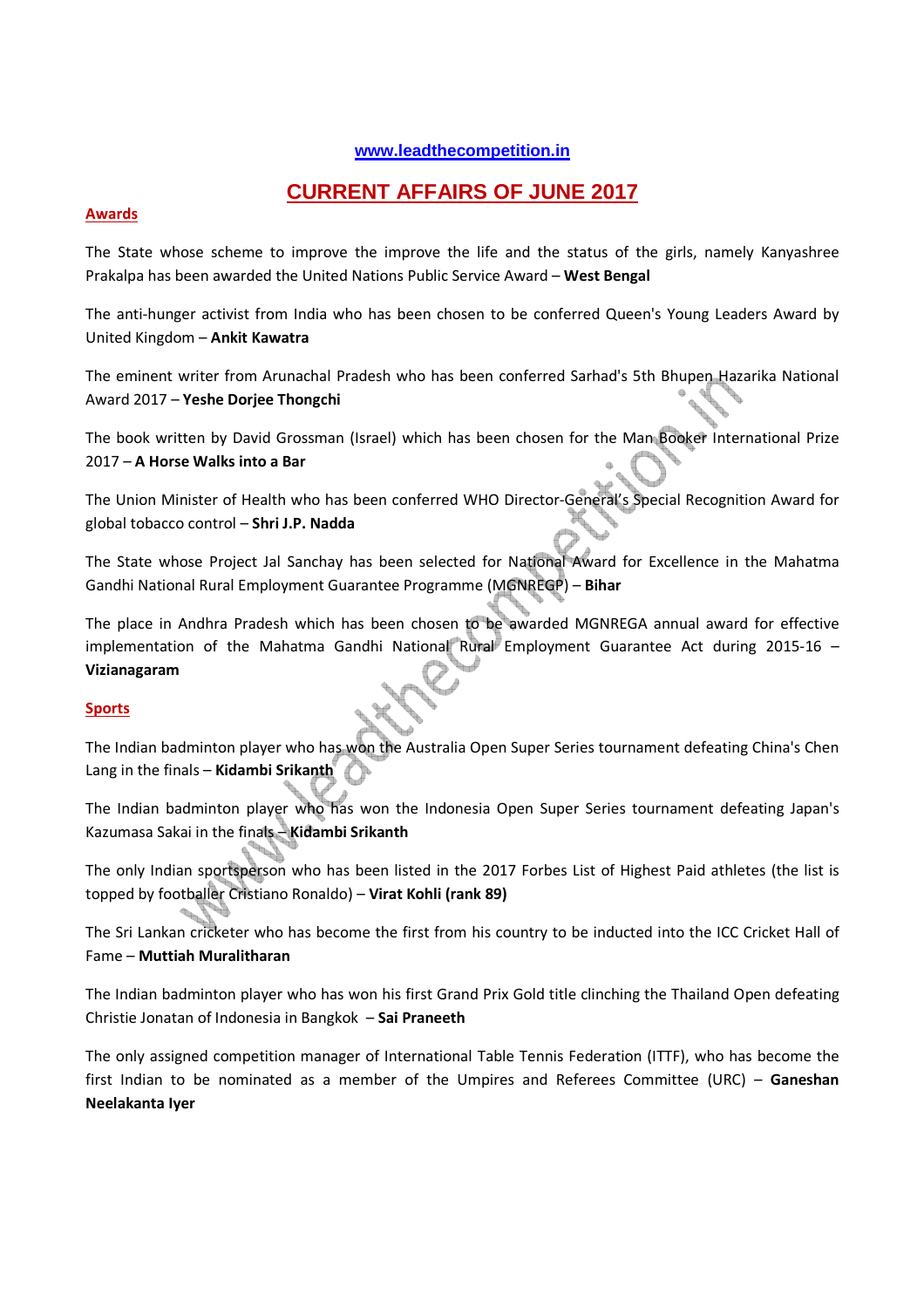## **Places**

The city in United Arab Emirates which has been announced as the World Book Capital for 2019 by UNESCO – **Sharjah**

The country which has unveiled world's first train which runs on virtual track making use of sensor technology instead of metal rails – **China**

The place in Maharashtra where IOC, BPCL and HPCL have jointly decided to build one of the world's largest integrated refinery-cum-petrochemicals complexes with a capacity of 60 million metric tonnes per annum (MMTPA) to be commissioned by the year 2022 – **Ratnagiri** 

The places in Kerala where foundation stones of 2 mega food parks developed by Kerala Industrial Infrastructure Development Corporation (KINFRA) and Kerala State Industrial Development Corporation (KSIDC) respectively were laid recently – **Palakkad and Alappuzha** 

The place in Odisha where the State's first Mega Food Park was inaugurated by Smt. Harsimrat Kaur Badal, Hon'ble Minister of Food Processing Industries – **Rayagada** 

The city in which the first case of Zika virus infection in India has been reported – **Ahmedabad** 

The country which has decided to withdraw from 2015 Paris Agreement on Climate Change – **U.S.A.** 

### **States**

The two Indian States which have become the 4th and 5th States to be declared Open Defecation Free (after Sikkim, Himachal Pradesh and Kerala) – **Uttarakhand and Haryana** 

The State which has become the first in the country to launch a pension for single women (Rs. 1000/- per month) – **Telangana** 

The State which has announced implementation of Green Protocol for wedding ceremonies banning use of plastic and non-biodegradable items at such functions – **Kerala**

The State in which first project for rural LED street lighting in the country under the Government of India's Street Lighting National Project (SLNP) will be implemented – **Andhra Pradesh** 

The state in which India's first automatic coastal warning for disasters (Early Warning Dissemination System) that would enable loud sirens go off simultaneously from towers at 122 locations by July – **Odisha** 

### **Persons**

The founder and chairman of Lupin Limited, a multinational pharmaceutical company, who passed away on 26 June 2017 – **Desh Bandhu Gupta**

The contestant from Haryana who has been crowned Femina Miss India 2017 at a beauty pageant held in Mumbai – **Manushi Chhillar** 

The committee constituted by the Central Govt for preparation of final draft of National Education Policy is headed by – **Dr. K. Kasturirangan**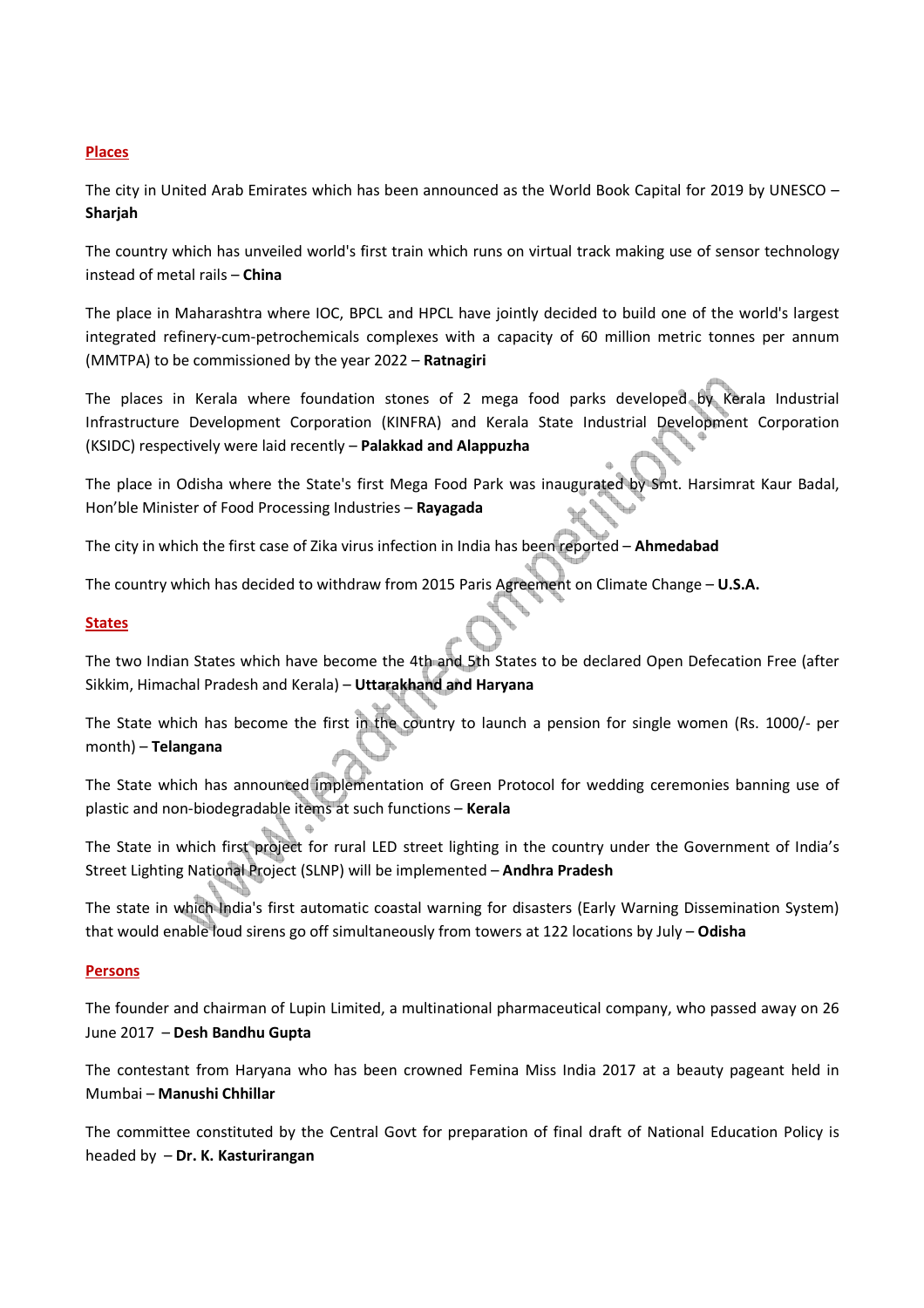The Indian member of the International Court of Justice who has been re-nominated to the court for another term – **Justice Dalveer Bhandari** 

The President of Vanuatu who passed away suddenly due to a heart attack on 17 June 2017 – **Baldwin Lonsdale** 

The former Chancellor of Germany, known for his role in German reunification and creation of Eurozone, who passed away on 16 June 2017 – **Helmut Kohl** 

The former Chief Justice of India considered a pioneer of judicial activism in the country for introducing the concept of PILs who passed away on 15 June 2017 – **Justice P.N. Bhagwati** 

The new Prime Minister of Nepal who is succeeding Pushpa Kamal Dahal who resigned in May 2017 – **Sher Bahadur Deuba** 

### **Defence**

The second bilateral maritime exercise by the Navies of India and Australia at Freemantle, Australia from June 17 to June 19 is named – **AUSINDEX-17** 

The hypersonic missile capable of travelling at 4600 mph (making it impossible to be intercepted) test fired by Russia is named – **Zircon** 

#### **Govt Programmes**

The new training programme for State Govt officials launched by the Minister of State for Development of North Eastern Region (I/C), Prime Minister's Office, Personnel, Public Grievances & Pensions, Atomic Energy and Space, Dr. Jitendra Singh with the objective of improving the public service delivery mechanism and provide citizen centric administration is named – **COMMIT (Comprehensive Online Modified Modules on Induction Training)**

The initiative launched by Kerala Social Security Mission (KSSM) under the social justice department for the management of disabled in the State is named – **Anuyatra**

### **Miscellaneous**

The Navratna PSU with which Indian Railways has signed a MoU for smart redevelopment of 10 railway stations (Delhi Sarai Rohilla, Lucknow, Gomtinagar, Kota, Tirupati, Nellore, Ernakulam, Puducherry, Madgaon and Thane New Stations) – **NBCC Ltd**

China's first X-Ray Modulation Telescope launched from Jiuquan Satellite Launch Center on 15 June to study the evolution of black holes, strong magnetic fields and gamma-ray bursts is named – **Insight**

The private sector insurance company which has been taken over by Insurance Regulatory and Development Authority of India in the interest of policy holders – **Sahara India Life Insurance**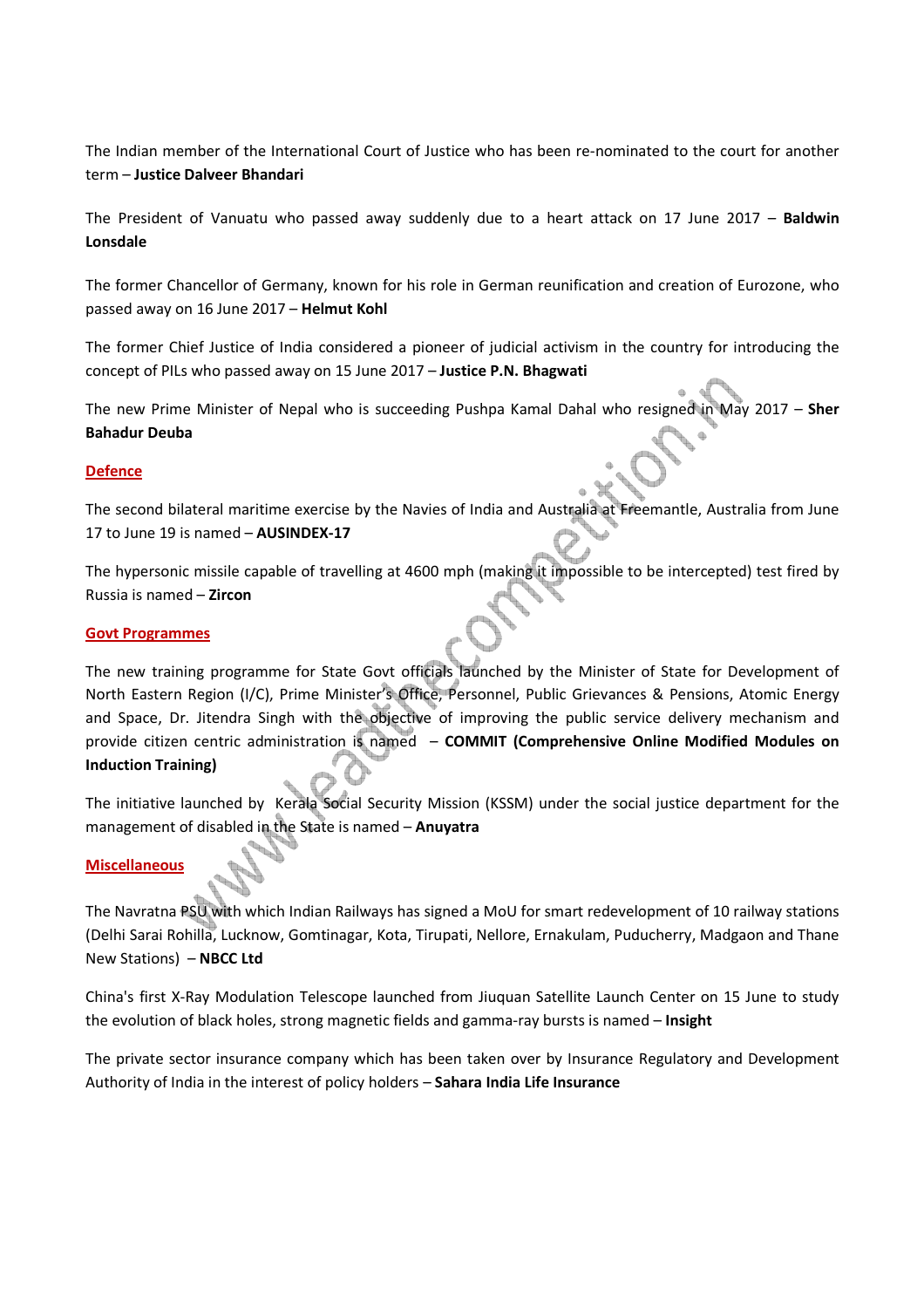### **Important Days of June**

| Global Day of Parents: 01 June 2017                                                                        | World Milk Day: 01 June 2017                 |  |
|------------------------------------------------------------------------------------------------------------|----------------------------------------------|--|
| Designated by: United Nations General Assembly                                                             | Designated by: Food and Agricultural         |  |
| First observed: 2012                                                                                       | Organisation                                 |  |
|                                                                                                            | First observed: 2001                         |  |
| <b>International Day of Innocent Children Victims of</b>                                                   | World Environment Day: 05 June 2017          |  |
| Aggression: 04 June 2017                                                                                   | Designated by: United Nations General        |  |
| Designated by: UN General Assembly                                                                         | Assembly                                     |  |
|                                                                                                            | First observed: 1974                         |  |
|                                                                                                            | Host Country: Canada                         |  |
|                                                                                                            | Theme: Connecting People to Nature           |  |
| World Ocean Day: 08 May 2017                                                                               | World Day Against Child Labour: 12 June 2017 |  |
| Designated by: UN General Assembly                                                                         | Designated by: International Labour          |  |
| First Observed in: 2009                                                                                    | Organization                                 |  |
| Theme: Our Oceans, Our Future                                                                              | First Observed in: 2002                      |  |
|                                                                                                            | Theme: In conflicts and disasters, protect   |  |
|                                                                                                            | children from child labour                   |  |
| World Blood Donor Day: 14 June 2017                                                                        | World Elder Abuse Awareness Day: 15 June     |  |
| Designated by: World Health Organisation                                                                   | 2017                                         |  |
| First Observed in: 2004                                                                                    | Designated by: UN General Assembly           |  |
| Theme: What can you do? Give blood, Give now, Give                                                         | Theme: Understand and End Financial Abuse    |  |
| often                                                                                                      | of Older People: A Human Rights Issue        |  |
|                                                                                                            | First Observed in: 2012                      |  |
| <b>International Day for Elimination of Sexual Violence</b>                                                | World Refugee Day: 20 June 2017              |  |
| in Conflict: 19 June 2017                                                                                  | Designated by: UN General Assembly           |  |
| Designated by: United Nations General Assembly                                                             | First Observed in: 2001                      |  |
| Theme: Preventing Sexual Violence Crimes through                                                           |                                              |  |
| <b>Justice and Deterrence</b>                                                                              |                                              |  |
| First Observed in: 2015                                                                                    |                                              |  |
| International Day of Yoga: 21 June 2017                                                                    | International Widows Day: 23 June 2017       |  |
| Designated by: UN General Assembly                                                                         | Designated by: United Nations General        |  |
| Theme: Yoga for Health                                                                                     | Assembly                                     |  |
| First Observed in: 2015                                                                                    | First Observed in: 2011                      |  |
| International Day against Drug Abuse and Illicit Trafficking: 26 June 2017                                 |                                              |  |
| Designated by: UN General Assembly                                                                         |                                              |  |
| First Observed in: 1988                                                                                    |                                              |  |
| Theme: Listen First - Listening to children and youth is the first step to help them grow healthy and safe |                                              |  |

# **Sahitya Akademi Yuva Puraskar and Bal Sahitya Puraskar 2017**

The **Yuva Puraskar** are awarded annually for the first book or best book by an author of age 35 and below and carry a cash prize of Rs 50,000 and a copper plaque.

**Assamese** – Pratim Baruah; **Bengali** – Shamik Ghosh; **Bodo** – Bijit Gwra Ramchiary; **Dogri** – Rajinder Ranjha; **English** – Manu S. Pillai; **Gujarati** – Ram Mori; **Hindi** – Taro Sindik; **Kannada** – Shanthi K. Appanna; **Kashmiri** – Nighat Sahiba; **Konkani** – Amey Vishram Naik; **Maithili** – Chandan Kumar Jha; **Malayalam** – Aswathy Sasikumar;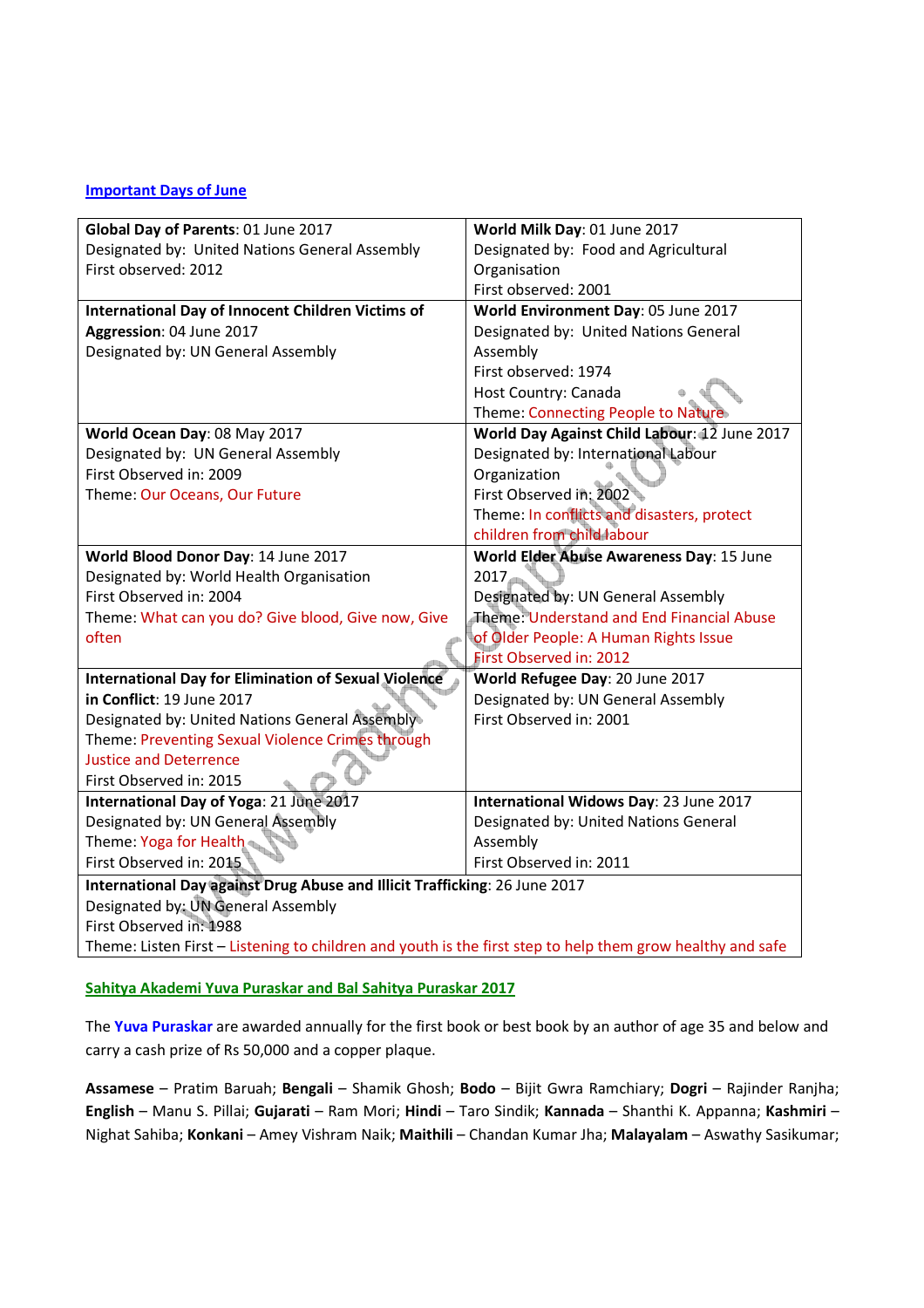**Manipuri** – Kh. Krishnamohan Singha; **Marathi** – Rahul Kosambi; **Nepali** – Sarang Muskan; **Odia** – Suryasnata Tripathy; **Punjabi** – Harmanjit Singh; **Rajasthani** – Ummed Dhaniya; **Sanskrit** – Hemchandra Belwal; **Santhali** – Maina Tudu; **Sindhi** – Rekha Sachdev Pohani; **Tamil** – J. Jayabharathi; **Telugu** – Mercy Margaret; **Urdu** – Rasheed Ashraf Khan

The **Bala Sahitya Puraskar** are awarded annually for the book on children literature in the past 5 years and carry a cash prize of Rs 50,000 and a copper plaque.

**Assamese** – Horendra Nath Borthakur; **Bengali** – Shashthipada Chattopadhyay; **Bodo** – Renu Boro; **Dogri** – Sudesh Raj; **English** – Paro Anand; **Gujarati** – Harish Nayak; **Hindi** – Sri Swayamprakash; **Kannada** – NS Lakshminarayana Bhatta; **Kashmiri** – Showkat Ansari; **Konkani** – Vincy Quadros; **Maithili** – Amlendu Sekhar Pathak; **Malayalam** – SR Lal; **Manipuri** – Wareppam Jugindra Singh; **Marathi** – LM Kadu; **Nepali** – Shanti Chettri; **Odia** – Subhendra Mohan Srichandan Singh; **Punjabi** – Satpal Bhikhi; **Rajasthani** – Pawan Pahadia; **Sanskrit** – Raj Kumar Mishra; **Santhali** – Joba Murmu; **Sindhi** – Roshan Golani; **Tamil** – Velu Saravanan; **Telugu** – Vasala Narasaiah; **Urdu** – Nazeer Fatehpuri

### **Launch of Communication Satellite GSAT-17**

Launched on: **29 June 2017**

Launched from: **Kourou, French Guiana**

Launch vehicle: **Ariane-5 VA-238**

**About GSAT-17**: The 3477 kg GSAT-17 carries communication payloads in C-band, Extended C-band and S-band for providing various services to the country. The satellite also carries equipment for meteorological data relay and satellite based search and rescue services.

### **City Liveability Index**

The Union Ministry of Urban Development has launched the 'City Liveability Index' for measuring the quality of life in 116 major cities including smart cities, capital cities and cities with a population of above one million each.

The Index is a Common Minimum Reference Framework to enable the cities know where they stand in terms of quality of life and the interventions required to improve the same.

The cities will be assessed on a comprehensive set of 79 parameters to capture the extent and quality of infrastructure including availability of roads, education and health care, mobility, employment opportunities, emergency response, grievance redressal, pollution, availability of open and green spaces, cultural and entertainment opportunities etc.

#### **Launch of PSLV C38**

Launch date: **23 June 2017**

Satellite launched: **CartoSat-2** along with 30 smaller satellites

Launched from: **Sriharikota**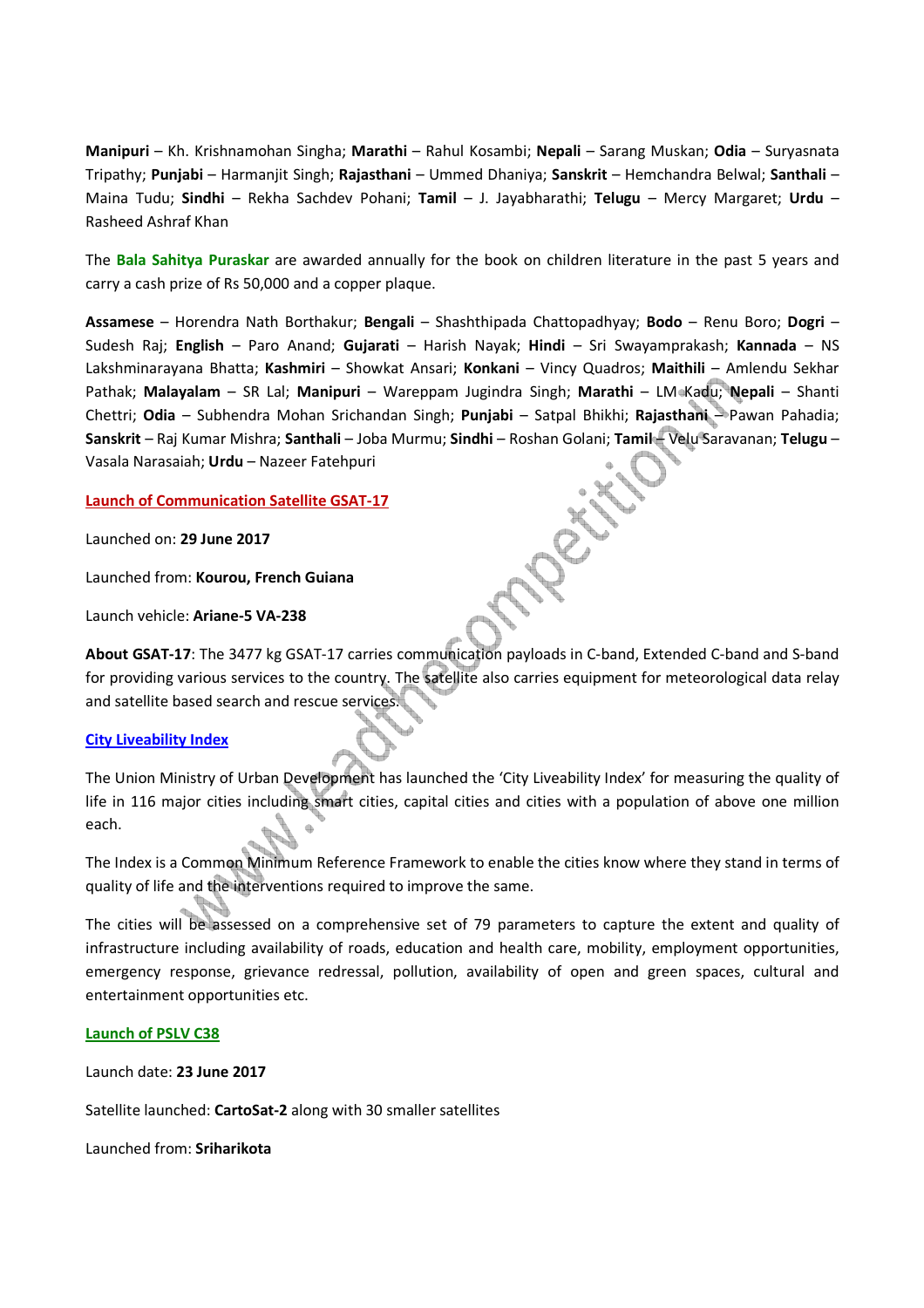Remarks: This was the 40th mission of PSLV. One of the 30 co-passenger satellites carried by PSLV-C38 was the 15 kg NIUSAT, a University/Academic Institute satellite from Nurul Islam University, Tamil Nadu, India. The remaining 29 co-passenger satellites carried were international customer satellites from USA (10), United Kingdom (3), Belgium (3), Italy (3), Austria (1), Chile (1), Czech Republic (1), Finland (1), France (1), Germany (1), Japan (1), Latvia (1), Lithuania (1) and Slovakia (1). With today's successful launch, the total number of customer satellites from abroad placed in orbit by India's workhorse launch vehicle PSLV has reached 209.

## **ICC Champions Trophy 2017**

**Host**: England and Wales

**Participating teams**: Australia, England, India, South Africa, New Zealand, Sri Lanka, Bangladesh and Pakistan

**Winner & Runners-up**: Pakistan and India

**Player of the series**: Hasan Ali (Pakistan)

**Most Runs**: Shikhar Dhawan (338)

**Most Wickets**: Hasan Ali (13)

**Venue for the finals**: Oval, London

**Host for 2021 Champions Trophy**: India

#### **Gandhi Darshan tourist train**

To commemorate the 100 years of Sabarmati Ashram and Champaran Satyagrah, Indian Railways has decided to run Gandhi Darshan Special Tourist Train or Astha Special Tourist Train as it is officially called.

**Destinations covered**: Wardha, Motihari, Bettiah, Gaya, Varanasi, Allahabad & Surat

**Boarding Points**: Sabarmati – Anand – Vadodara – Bharuch – Surat

**Flagged off from**: Bandra

# **SATH Programme of NITI Aayog**

NITI Aayog has launched SATH, a program providing 'Sustainable Action for Transforming Human capital' with the State Governments. The vision of the program is to initiate transformation in the education and health sectors.

SATH aims to identify and build three future 'role model' states for health systems. The programme will be implemented by NITI along with McKinsey & Company and IPE Global consortium, who were selected through a competitive bidding process.

To select the three model states, NITI defined a three-stage process – expression of interest, presentations by the states and assessment of commitment to health sector reforms. NITI invited all states and UTs to participate in the program. Sixteen states expressed prima facie interest, of which fourteen made their presentations. Andhra Pradesh, Assam, Bihar, Chandigarh, Goa, Gujarat, Haryana, Jharkhand, Karnataka,